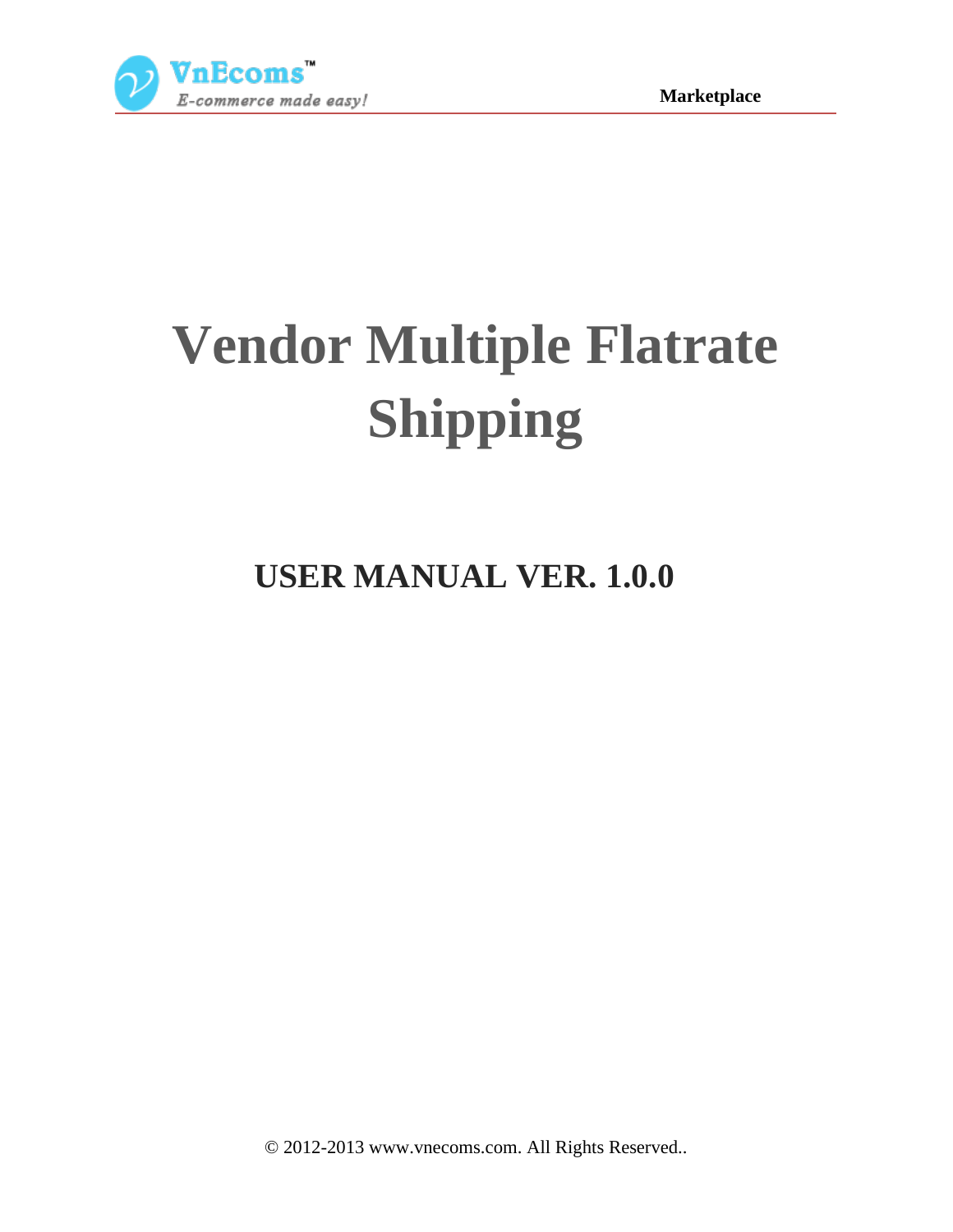

# **Table of Contents**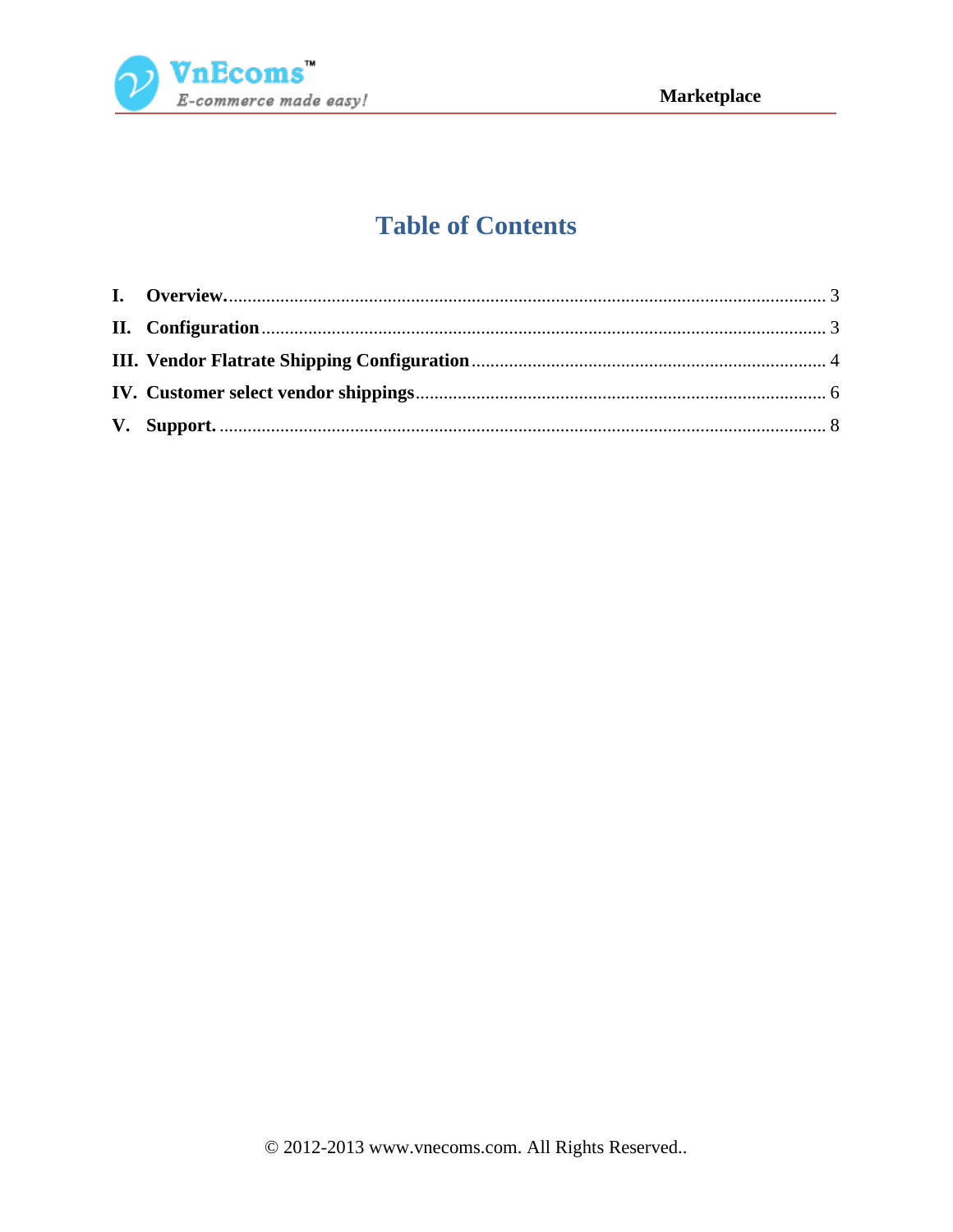

#### <span id="page-2-0"></span>**I. Overview.**

Vendor Multiple Flatrate Shipping plugin allows vendor to setup multiple flatrate shipping. Vendor can set the title and price for each rate. With this plugin customer will be able to select shipping method by each vendor.

#### <span id="page-2-1"></span>**II. Configuration**

From admin cpanel go to menu System -> Configuration. Click to Shipping Methods tab. Click to "Vendor Flat Rate" to explain the field set.

| <b>Shipping Methods</b> |                  |   |              | Save Config |
|-------------------------|------------------|---|--------------|-------------|
|                         |                  |   |              |             |
| <b>Vendor Flat Rate</b> |                  |   |              |             |
| Enabled                 | Yes              | v | [STORE VIEW] |             |
| Title                   | <b>Flat Rate</b> |   | [STORE VIEW] |             |

- Enabled: This option is used to activate or deactivate the shipping method.
- Title: The title of the shipping method.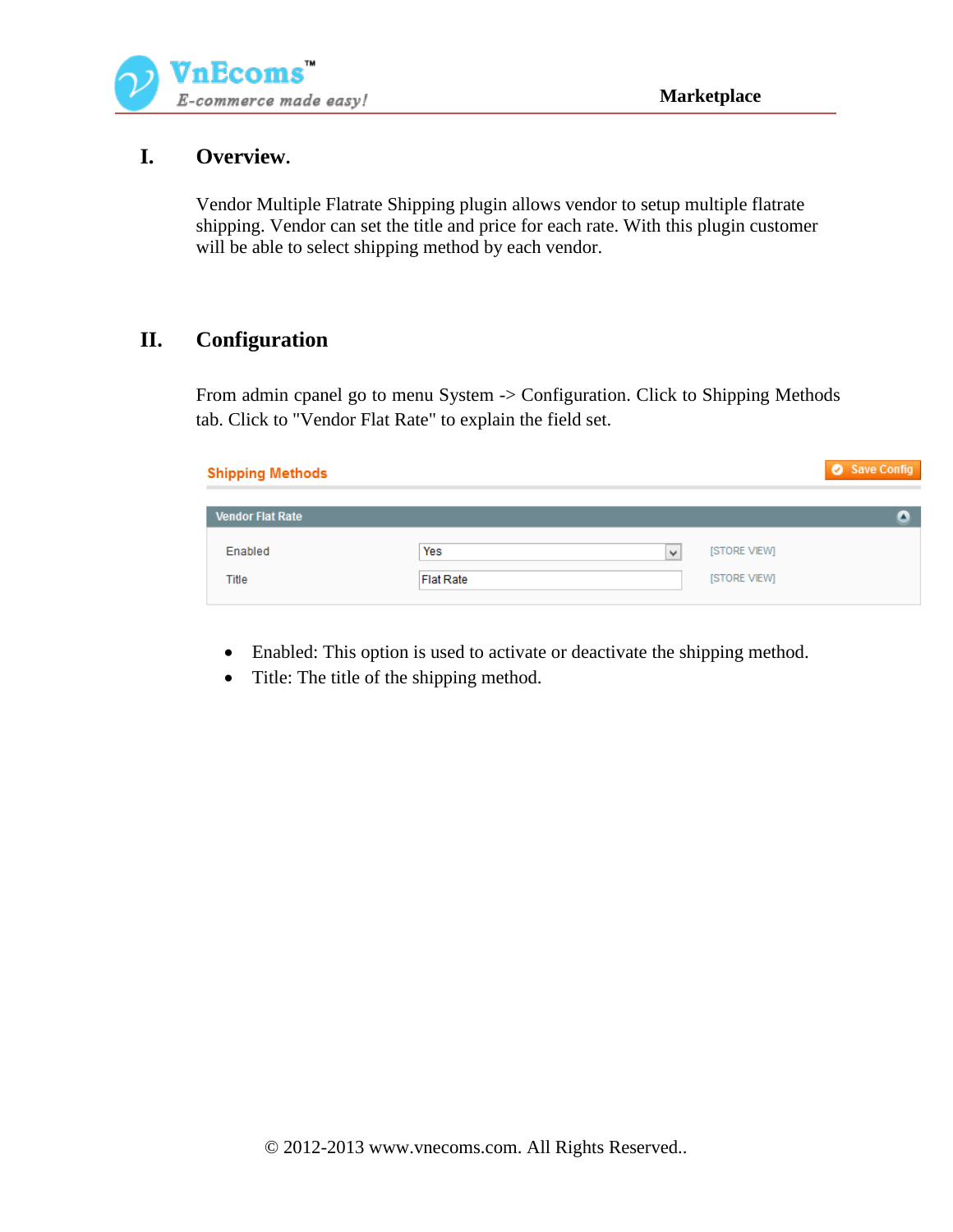



#### <span id="page-3-0"></span>**III. Vendor Flatrate Shipping Configuration**

If vendor has not set up his flatrates shipping he will be notified to set it up.

|                                     | VnEcoms               | E-commerce made easy! |  |                                                                                                          |                |         |
|-------------------------------------|-----------------------|-----------------------|--|----------------------------------------------------------------------------------------------------------|----------------|---------|
| A                                   | <b>Dashboard</b>      |                       |  | all Sales : Catalog CMS 2 Advanced Faq                                                                   | <b>Billing</b> |         |
| $\bigwedge$ Home $\bigtriangledown$ | DashBoard             |                       |  |                                                                                                          |                |         |
| $\circ$                             |                       |                       |  | Shipping You need to set up your shipping fees to start selling your products. Setup shipping rates now. |                |         |
|                                     | <b>Dashboard</b>      |                       |  |                                                                                                          |                |         |
|                                     |                       |                       |  |                                                                                                          |                |         |
|                                     | <b>Billing Amount</b> |                       |  | Orders                                                                                                   | Amounts        |         |
|                                     |                       | \$0.00                |  |                                                                                                          |                |         |
|                                     | <b>Lifetime Sales</b> |                       |  |                                                                                                          |                | No Data |

Vendor can click to the link Setup Shipping Rates Now or click to Configuration top link then click to Shipping tab to setup his flat rate shipping.

| VnEcoms<br>E-commerce made easy!                |                                                                |         | My Account <b>My Messages</b> 3      |  |
|-------------------------------------------------|----------------------------------------------------------------|---------|--------------------------------------|--|
| <b>A</b> Dashboard<br>all Sales                 | <b>Example 2</b> Catalog <b>T</b> CMS<br><b>2</b> Advanced Faq | Billing |                                      |  |
| <b>A</b> Home<br>Configuration<br>$\mathcal{F}$ |                                                                |         |                                      |  |
| Configuration                                   | Configuration                                                  |         | <b>Vendor Flatrate Configuration</b> |  |
| Design                                          |                                                                |         |                                      |  |
| Catalog                                         | <b>Flat Rate</b>                                               |         |                                      |  |
| Catalog Search                                  |                                                                |         |                                      |  |
| <b>Shipping</b>                                 | Rates                                                          |         |                                      |  |
| Advanced Faq                                    |                                                                |         |                                      |  |
| Map                                             |                                                                |         |                                      |  |
| <b>Payment Methods</b>                          |                                                                |         |                                      |  |
|                                                 |                                                                |         |                                      |  |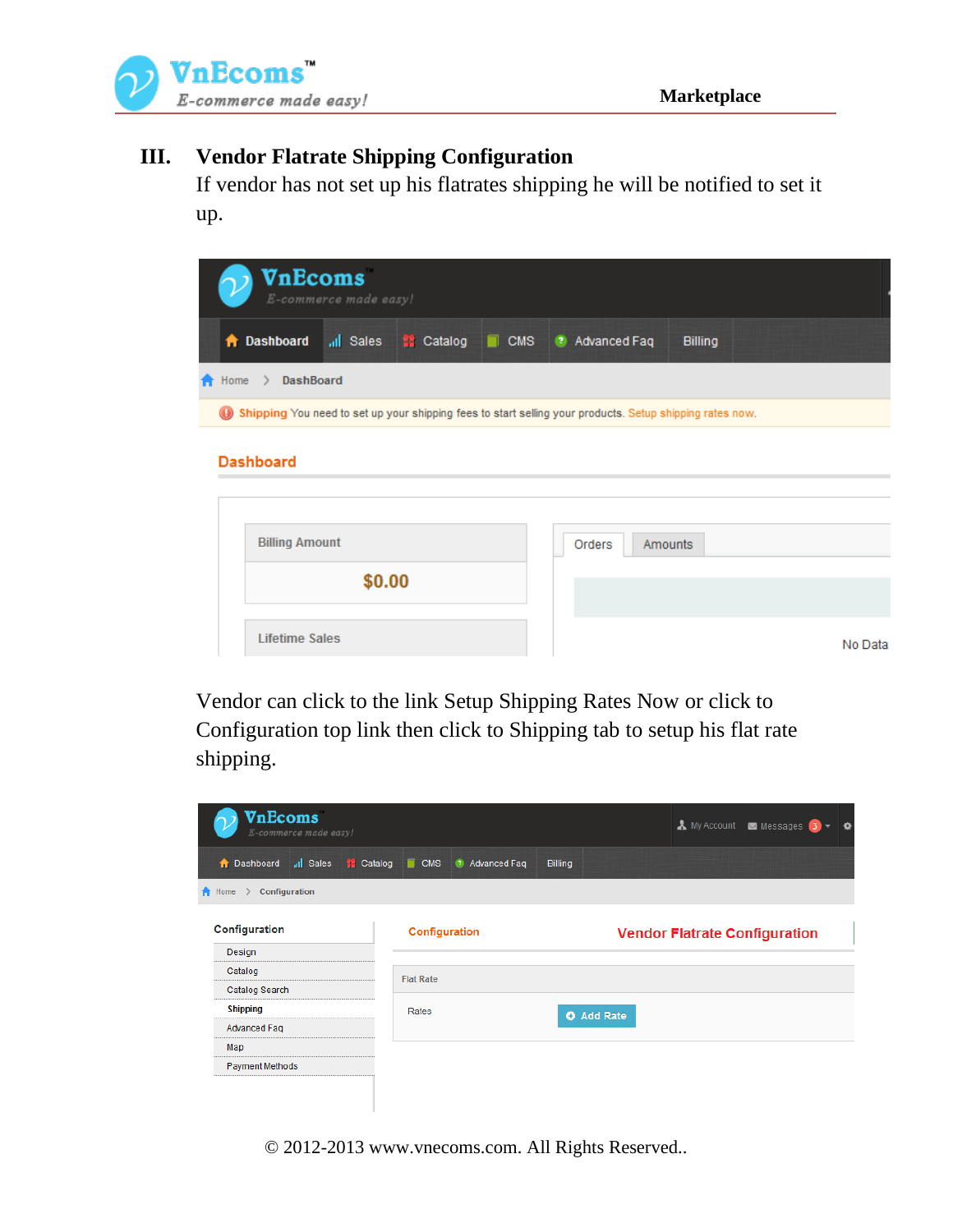

Vendor can add multiple flatrate to charge customer.

|                                                 |                   |                                      |                           |       | My Account <b>Manuel Messages</b> 3 - |                | <b>O</b> Configuration                 |
|-------------------------------------------------|-------------------|--------------------------------------|---------------------------|-------|---------------------------------------|----------------|----------------------------------------|
| $\blacksquare$ CMS<br><sup>2</sup> Advanced Faq | Billing           |                                      |                           |       |                                       |                |                                        |
| Configuration                                   |                   | <b>Vendor Flatrate Configuration</b> |                           |       |                                       |                | Save Config                            |
|                                                 |                   |                                      |                           |       |                                       |                |                                        |
| <b>Flat Rate</b>                                |                   |                                      |                           |       |                                       |                | Minimum Order Amount for Free Shipping |
| Rates                                           | <b>Identifier</b> | <b>Title</b>                         | <b>Type</b>               | Price | <b>Free Shipping Sort Order</b>       |                |                                        |
|                                                 | dhi 1day          | 1 day delivery (DHL)                 | Per Order<br>$\checkmark$ | 10    | 200                                   | 1              | <b>m</b> Delete                        |
|                                                 | dhl_3day          | 3 day delivery (DHL)                 | Per Order<br>$\vee$       | 5     | 200                                   | $\overline{c}$ | <b>m</b> Delete                        |

- **Identifier**: The identifier of the shipping rate to separate with other shipping rate. This option must to be unique.
- **Title**: The title of shipping rate.
- **Type**: The shipping cost will be calculated per order or per item.
- **Price:** Price of the shipping rate.
- **Free Shipping**: Minimum Order Amount to get Free Shipping. Leave blank to cancel this option.
- **Sort Order**: This option is used to sort shipping rates.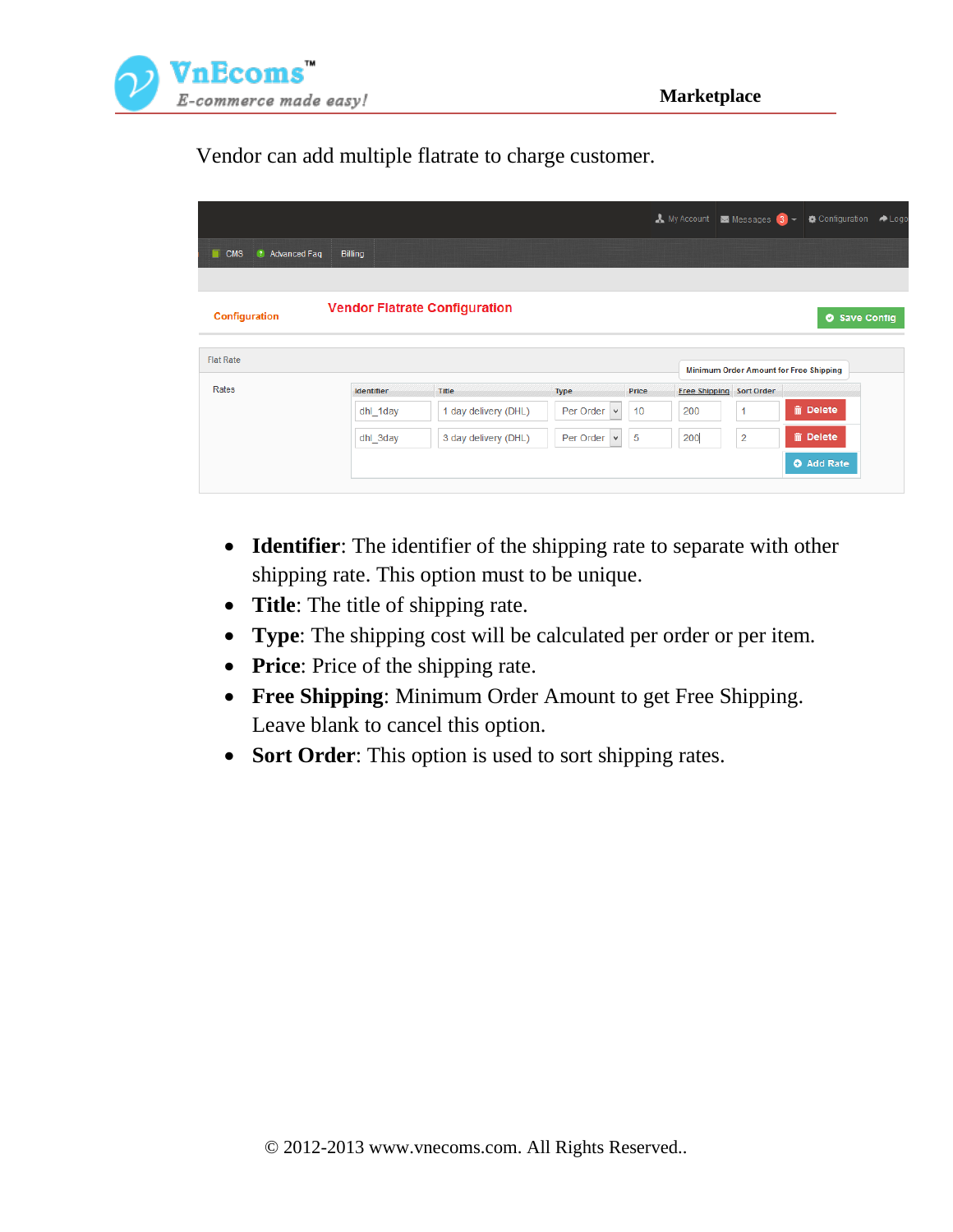

## <span id="page-5-0"></span>**IV. Customer select vendor shippings**

After add product to cart customer can select shipping method for each vendor.

| <b>K</b> DISCOUNT CODES                  | Subtotal                           | \$1,119.00 |
|------------------------------------------|------------------------------------|------------|
| Enter your coupon code if you have one.  | Cellphone Store (3 day             | \$5.00     |
|                                          | delivery (DHL))                    |            |
|                                          | Lala Fashion (FedEx - 2 Day<br>AM) | \$14.00    |
| <b>Apply Coupon</b>                      | LuLu Shop (USPS - First Class      | \$20.00    |
|                                          | Mail Letter)                       |            |
| <b>E</b> ESTIMATE SHIPPING AND TAX       | Shipping & Handling (Flat          | \$39.00    |
| Enter your destination to get a shipping | Rate - Fixed)                      |            |
|                                          | <b>Grand Total</b>                 | \$1,158.00 |
|                                          |                                    |            |
| <b>United States</b><br>v.               | <b>Proceed to Checkout</b>         |            |
| <b>State/Province</b>                    |                                    |            |
| v                                        |                                    |            |
| <b>Zip/Postal Code</b>                   |                                    |            |
|                                          |                                    |            |
| <b>Get a Quote</b>                       |                                    |            |
| <b>Flat Rate</b>                         |                                    |            |
| <b>Cellphone Store</b>                   |                                    |            |
| to 3 day delivery (DHL) \$5.00           |                                    |            |
| $\bigcirc$ 1 day delivery (DHL) \$10.00  |                                    |            |
| <b>Lala Fashion</b>                      |                                    |            |
| $\bigcirc$ FedEx - 3 Day Freight \$10.00 |                                    |            |
| <b>● FedEx - 2 Day AM \$14.00</b>        |                                    |            |
| ◯ FedEx - 2 Day \$15.00                  |                                    |            |
| ◯ FedEx - 2 Day Freight \$16.00          |                                    |            |
| ◯ FedEx - 1 Day Freight \$20.00          |                                    |            |
| <b>LuLu Shop</b>                         |                                    |            |
| O USPS - First Class Mail Letter \$20.00 |                                    |            |
| ◯ USPS - Priority mail \$25.00           |                                    |            |
| ◯ USPS - Priority Mail Express \$30.00   |                                    |            |
| <b>Update Total</b>                      |                                    |            |
|                                          |                                    |            |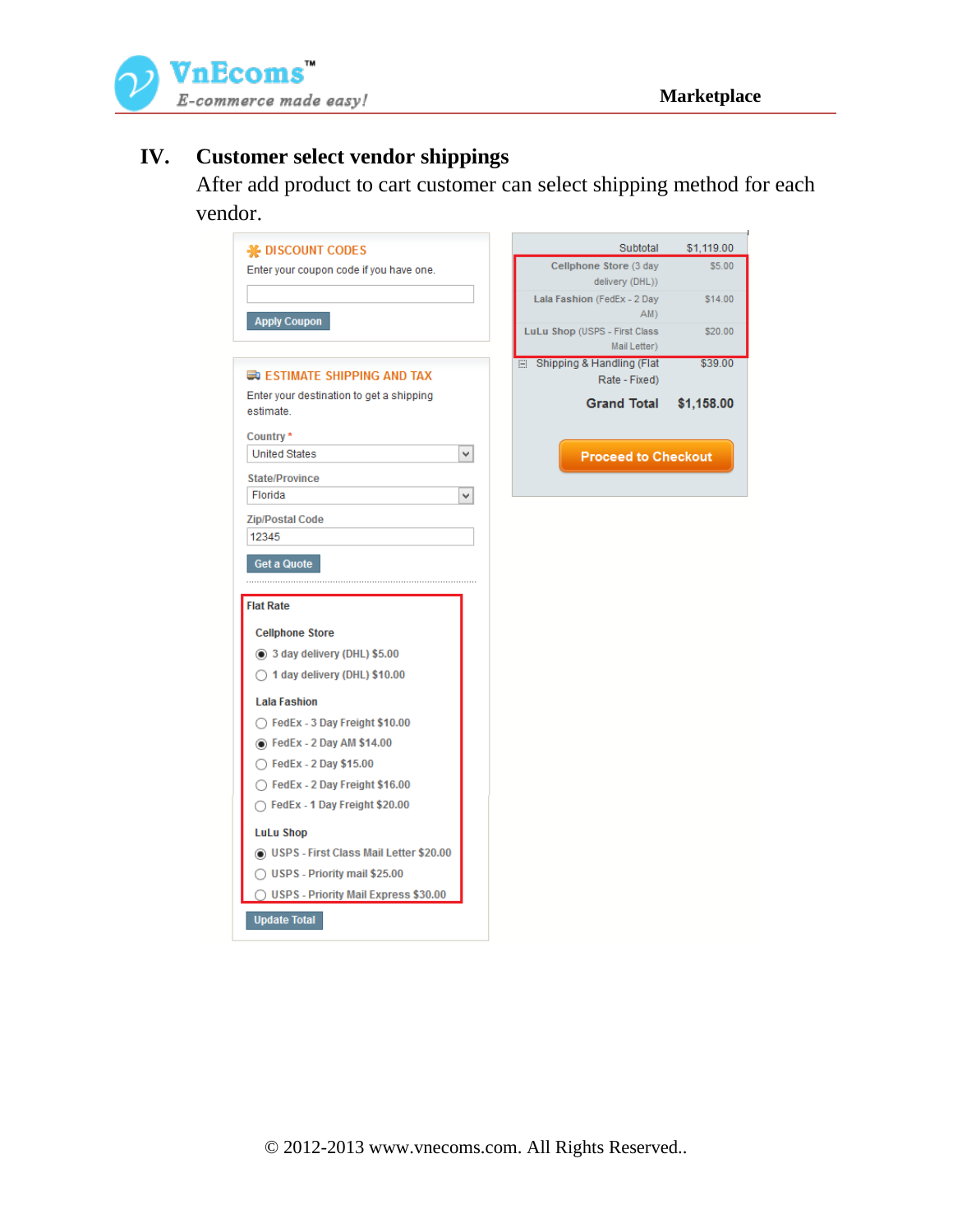

| Checkout                                 | YOUR CHECKOUT PROGRESS                         |
|------------------------------------------|------------------------------------------------|
|                                          | <b>Billing Address   Change</b>                |
| <sup>1</sup> Billing Information         | test test                                      |
| 2 Shipping Information                   | 932 GALOPAGO ST<br>Spring Valley, Armed Forces |
| <b>3</b> Shipping Method                 | Africa, 91977<br><b>United States</b>          |
|                                          | T: 123123123                                   |
| <b>Flat Rate</b>                         | <b>Shipping Address   Change</b>               |
| <b>Cellphone Store</b>                   | test test                                      |
| 3 day delivery (DHL) \$5.00              | 932 GALOPAGO ST<br>Spring Valley, Armed Forces |
| ◯ 1 day delivery (DHL) \$10.00           | Africa, 91977                                  |
| Lala Fashion                             | <b>United States</b><br>T: 123123123           |
| ◯ FedEx - 3 Day Freight \$10.00          |                                                |
| ○ FedEx - 2 Day AM \$14.00               | Shipping Method                                |
| <b>●</b> FedEx - 2 Day \$15.00           | Payment Method                                 |
| ◯ FedEx - 2 Day Freight \$16.00          |                                                |
| ○ FedEx - 1 Day Freight \$20.00          |                                                |
| <b>LuLu Shop</b>                         |                                                |
| ◯ USPS - First Class Mail Letter \$20.00 |                                                |
| O USPS - Priority mail \$25.00           |                                                |
| O USPS - Priority Mail Express \$30.00   |                                                |
| ↑ Back                                   | <b>Continue</b>                                |

## Vendor can see shipping summary on the totals box.

|                                                      |                                            |                            |                    | <b>Billing Address   Change</b>                             |
|------------------------------------------------------|--------------------------------------------|----------------------------|--------------------|-------------------------------------------------------------|
| <b>Billing Information</b><br>2 Shipping Information |                                            |                            |                    | test test<br>932 GALOPAGO ST<br>Spring Valley, Armed Forces |
| 3 Shipping Method<br>4 Payment Information           |                                            |                            |                    | Africa, 91977<br><b>United States</b><br>T: 123123123       |
| <b>5</b> Order Review                                |                                            |                            |                    |                                                             |
| <b>Product Name</b>                                  |                                            | <b>Price</b><br>Qty        | <b>Subtotal</b>    | <b>Shipping Address   Change</b><br>test test               |
| Samsung MM-A900M Ace (test)                          |                                            | \$150.00<br>$\overline{2}$ | \$300.00           | 932 GALOPAGO ST                                             |
| <b>Black Berry Pearl 8100 (test)</b>                 |                                            | \$85.00<br>1               | \$85.00            | Spring Valley, Armed Forces<br>Africa, 91977                |
| <b>HTC Touch Diamond (hungvt)</b>                    |                                            | \$500.00<br>1              | \$500.00           | <b>United States</b>                                        |
| Samsung MM-A900M Ace (hungvt)                        |                                            | \$149.00<br>1              | \$149.00           | T: 123123123                                                |
| <b>Black Berry Pearl 8100 (hungvt)</b>               |                                            | \$85.00<br>1               | \$85.00            | Shipping Method   Change                                    |
|                                                      |                                            | Subtotal                   | \$1,119.00         | Flat Rate - Fixed \$39.00                                   |
|                                                      | Cellphone Store (3 day delivery (DHL))     |                            | \$5.00             |                                                             |
|                                                      | Lala Fashion (FedEx - 2 Day AM)            |                            | \$14.00            | <b>Payment Method   Change</b>                              |
|                                                      | LuLu Shop (USPS - First Class Mail Letter) |                            | \$20.00            | Check / Money order                                         |
| 田                                                    | Shipping & Handling (Flat Rate - Fixed)    |                            | \$39.00            |                                                             |
|                                                      |                                            | <b>Grand Total</b>         | \$1,158.00         |                                                             |
| Forgot an Item? Edit Your Cart                       |                                            |                            | <b>Place Order</b> |                                                             |

© 2012-2013 www.vnecoms.com. All Rights Reserved..